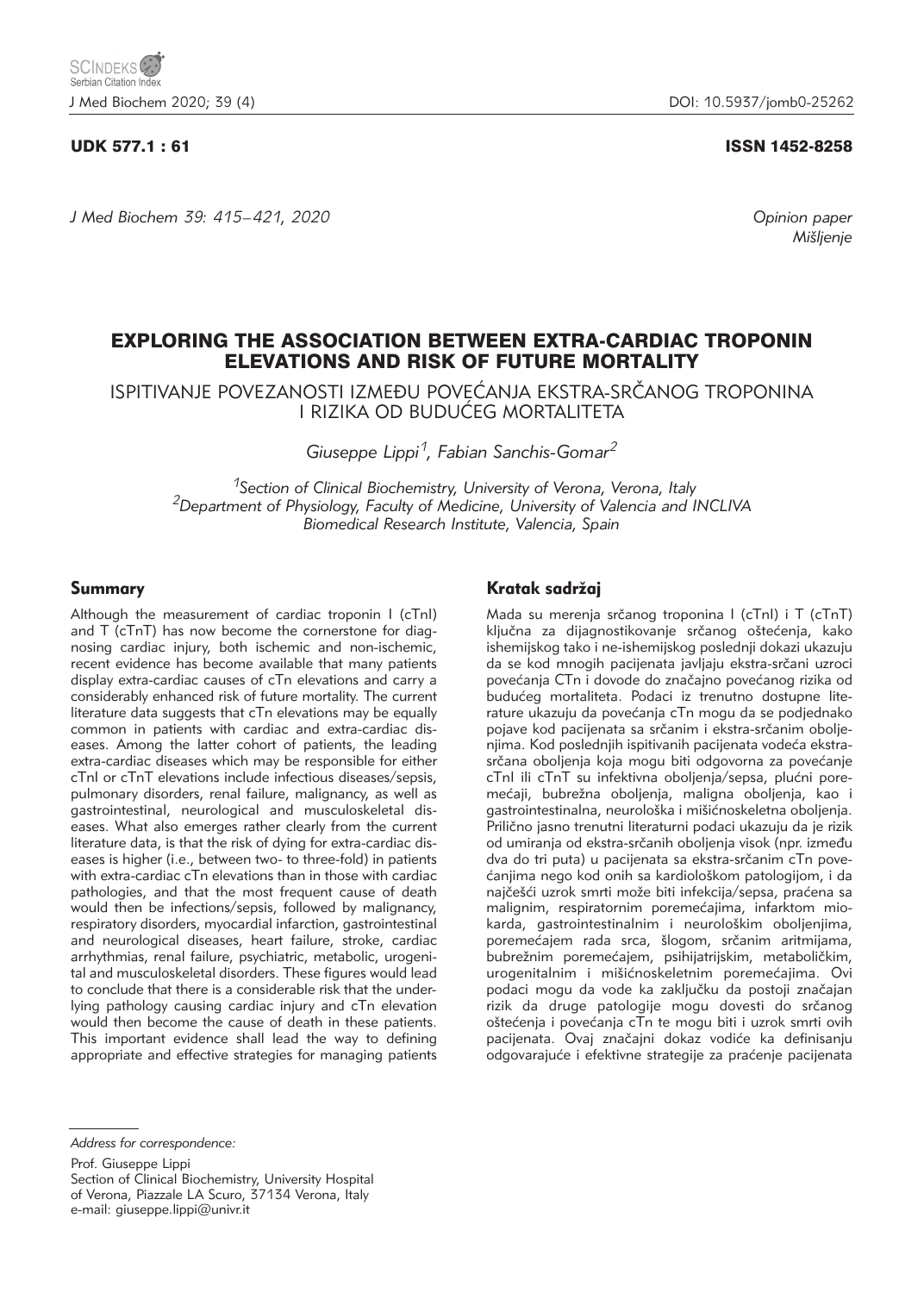with extra-cardiac cTn elevations, so that their risk of future death could be prevented or limited.

Keywords: mortality, myocardial infarction, cardiac injury, troponin

#### **Introduction**

The measurement of cardiac troponin I (cTnI) and T (cTnT) has now become the cornerstone for diagnosing cardiac injury, both ischemic and nonischemic (1), thus making the assessment of any other cardiac biomarker (e.g., creatine kinase isoenzyme MB or myoglobin) redundant and even obsolete (2). Although both cTnI and cTnT were proven to be almost equally sensitive and specific for identifying cardiac injuries (3), convincing evidence now attests that the so-called high-sensitivity (HS) immunoassays are preferable over conventional (i.e., »contemporary sensitive«; CS) methods for routine assessment of cTns in clinical practice, because the former techniques would allow to detect a higher number of patients with primary or secondary cardiac damage (4), faster patient track (5), but may also enable a more accurate risk stratification of short- and longterm unfavorable outcome (6).

One of the most important consequences of introducing HS-cTn immunoassays in routine clinical practice is that the physiological concentrations of this biomarker (e.g., concentrations below the 99<sup>th</sup> percentile upper reference limit (URL)) are now detectable in a vast number of ostensibly healthy people, varying between 50% and 95%. This ample range mostly depends on the analytical characteristics of the immunoassay (i.e., limit of detection and functional sensitivity), as well as on the target population (7, 8). Concerning the latter aspect, some important physiological variable may generate a considerable impact on cTn values, especially including sex (i.e., cTn values are typically higher in men than in women), age (e.g., cTn values are higher in elderly people), body mass index (e.g., cTn values gradually increase in parallel with the body mass index), as well as cardiac volume (e.g., cTn values are correlated with the ventricular mass) (9) and physical activity (10). Regardless of these biological determinants, it has now been unquestionably proven that the risk of future mortality is strongly associated with the baseline cTn value, whereby the death rate seemingly increases in parallel with the circulating cTn concentration (11, 12). Notably, this important clinical association not only has been observed in patients with known cardiovascular disease (e.g., unstable angina, acute coronary syndrome (ACS), post-infarction heart failure, stroke), but also in those bearing a kaleidoscope of other extra-cardiac pathologies (e.g., sepsis, pulmonary thromboembolism, renal failure, surgery and so forth), as well as in the ostensibly healthy general population. The underlying reason has been

sa povećanjem ekstra-srčanog cTn, kako bi rizik od buduće smrti bio preveniran ili umanien.

Ključne reči: mortalitet, infarkt miokarda, srčano oštećenje, troponin

recently postulated (13), and mostly encompasses a release of cTn from injured myocardium, which is strictly dependent on the cause and on the severity of cardiac injury. The most obvious questions at this point in time, which have not found definitive answers neither in a recent meta-analysis to the best of our knowledge (14), are (i) defining the most frequent causes of cTn elevations beside myocardial ischemia and/or injury, and (ii) identifying the leading causes of death in patients presenting with elevation of cTn values. The following part of this article is aimed to provide some reasonable answers to these clinically foremost questions.

### Causes of cTn elevation

As a rule of thumb, and recently confirmed by Giannitsis et al. (15), the re-expression of either cTnI or cTnT in pathologically regenerating skeletal muscle tissue has never been clearly demonstrated and the cross-reactivity of currently available immunoassays with skeletal cTns is highly unlikely (if not impossible), so that the most obvious source of measurable cTn is the heart tissue (i.e., the cardiomyocytes). Whatever elevation of cTn can now be measured in blood shall hence be sustained by a primary or secondary injury to cardiac tissue. Some interesting articles have been published on non-ischemic diseases associated with increased values of cTn, obviously measured with the new generation of HS cTn immunoassays.

The first study which addressed the issue of the leading determinants of HS cTn elevations in patients with extra-cardiac diseases has been published by Irfan et al., in 2012 (16). The authors reviewed all the possible causes of cTnT elevation (i.e., value  $>99^{th}$ percentile URL of 14 ng/L) in patients without cardiac ischemia, and found that the most frequently associated conditions were advanced age, decreased renal function, presence of stable coronary artery disease (CAD), hypertension, diabetes and respiratory disorders.

In a subsequent study, Bardají et al. (17) carried out a retrospective analysis of medical data of as many as 1032 patients admitted to the emergency department, for whom at least one HS-cTnI measurement was available. A total number of 681 patients had normal cTnI values at admission (i.e., <URL; 39 ng/L) and were hence excluded from the analysis. Of the remaining 351 patients with cTnI elevations, 139 (40%) were finally diagnosed as having an acute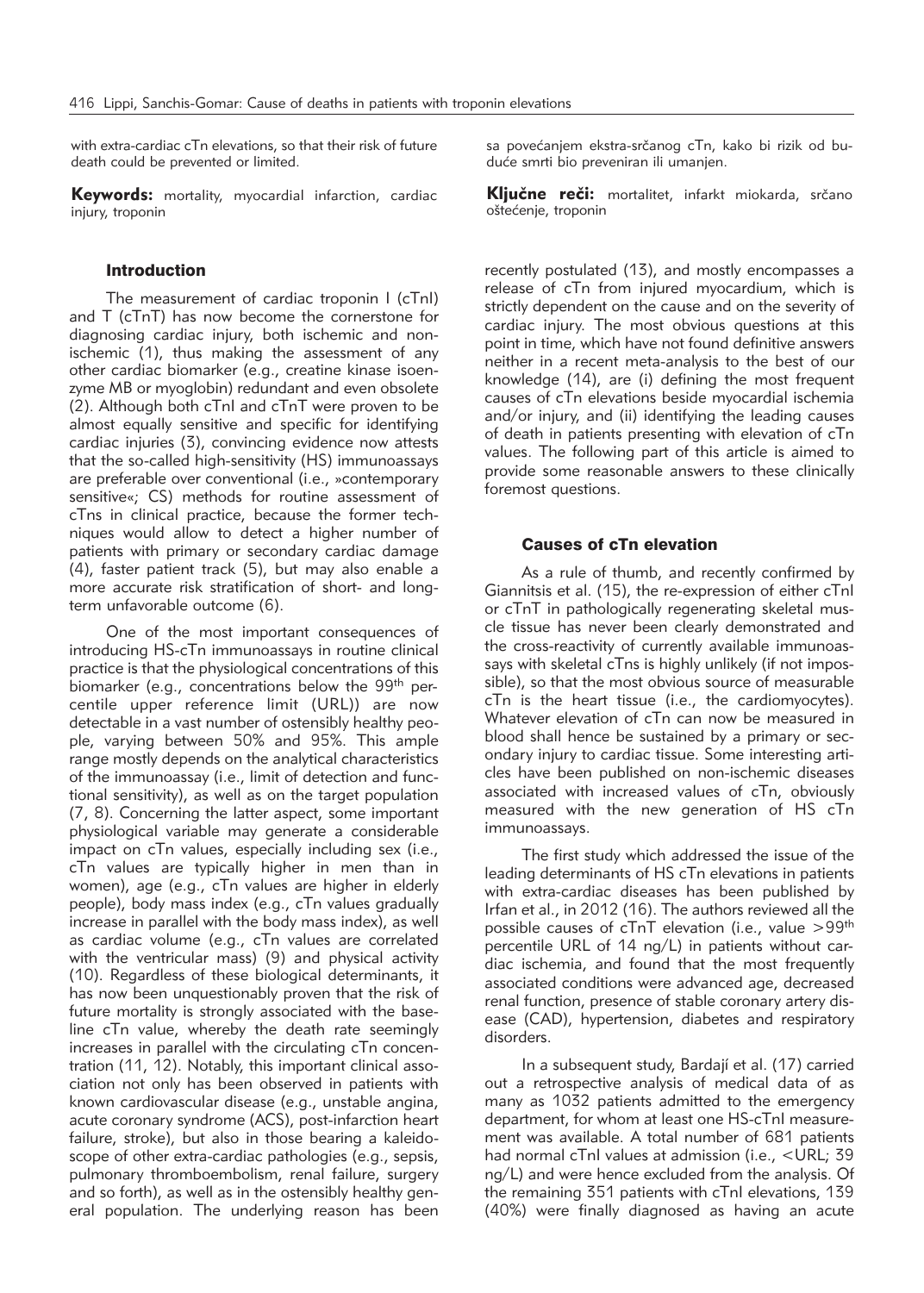myocardial infarction (AMI), whilst 212 (60%) were found to have other pathological causes sustaining the increased cTn concentration. These included heart failure (29.5%), respiratory infections or chronic obstructive pulmonary disease (COPD; 21.7%), tachyarrhythmia (11.8%), chronic renal failure (CRF; 7.5%), stroke (5.7%), digestive diseases (4.7%) and myocarditis (1.9%). During a follow-up of 12-months, patients with cTn elevation and without a diagnosis of AMI had a similar death rate as those with cTn elevation who have been diagnosed with AMI (hazard ratio (HR), 0.96; 95% CI, 0.54–1.71; p=0.895).

Wu et al. (18) carried out a retrospective study including 6081 subjects aged 50 years or younger, who were admitted with elevated cTn values (either cTnI or cTnT values >URL; many assays were used, but no indication was provided on type and cut-offs) to two large tertiary care centers. The leading cause of cTn elevation was established by reviewing all medical records and the cumulative mortality was ascertained from the a death master file. Overall, 58.8% of these patients received a final diagnosis of AMI, whilst a different diagnosis was made in the remaining 41.2%. These alternative diagnoses included myocarditis (8%), neurological disorders (8%), cardiomyopathies (7%), chronic renal failure (6%), traumatic injuries to the chest wall (5%), pulmonary embolism (4%) and musculoskeletal disorders (4%).

Another observation retrospective study was carried out by González-Del-Hoyo et al. (19), who reviewed the medical record of 3629 patients admitted to the emergency department and for whom at least one HS-cTnI value was available. Overall, 537 patients (14.8%) were found to have a cTnI elevation  $(i.e., >URL; 40 ng/L)$  without referring chest pain. The leading causes of cTnI increase in these patients were heart failure (21.8%), respiratory disorders (16.9%), AMI (7.3%), tachyarrhythmia (6.5%), digestive disorders (4.8%), neurological diseases (4.7%), CRF (3.0%), infectious diseases (2.6%) and pulmonary embolism (1.9%). Notably, the 1-year death rate was neatly 3-fold higher in patients with cTnI elevation and no chest pain than in those with cTn elevation and chest pain (33.9% vs. 14.3%; odds ratio (OR), 3.07; 95% CI, 2.26–4.16).

An interesting analysis has then been published by Campbell et al. (20), who carried out a retrospective 1-year study including 5674 patients in whom a HS-cTnI test was performed at emergency department admission and were then successively hospitalized. Overall, a final diagnosis of AMI could be made in 23.6% of patients, whilst a different diagnosis was made in the remaining 76.4% subjects. An infectious disease (35.4%) was the most frequent extra-cardiac cause of cTnI elevation (defined as a value >URL, i.e., >34 ng/L), followed by neurological disorders (21.3%), respiratory diseases (12.4%), gastrointestinal disorders (8.9%), metabolic disturbances (6.4%), CRF (4.5%), bleeding (2.5%) and malignancies (2.5%).

More recently, AlQassas et al. (21) conducted another retrospective study including 131 patients with HS-cTnT elevation (i.e., >30 ng/L), in whom a cardiac origin could be finally excluded. Infectious diseases (especially urinary tract and respiratory infections) were found to be the leading causes of cTnT elevation (40%), followed by CRF (17%), neurological disorders (11%), and pulmonary embolism (3%).

Lee et al. (22) published the results of an interesting prospective cohort study, in which prevalence, causes and outcome of patients admitted to the emergency department without cardiac ischemia were assessed). Overall, increased HS-cTnI values ( $>$ URL; i.e.,  $>$ 34 ng/L in men and  $>$ 16 ng/L women, respectively) were found in 114/918 (12.4%) patients out of the entire cohort, and the leading underlying pathologies were infectious diseases and/or sepsis (27%), traumas (22%), respiratory diseases (10%), gastrointestinal disorders (6%), CRF (5%) and neurological diseases (3%).

An interesting article has also been published by Korley et al. (23), who carried out a prospective observational study including 808 patients assessed for suspected cardiac ischemia by means of both a traditional (CS) and HS cTnI immunoassays. Overall, 11% patients were found to have normal CS-cTnI (<URL; i.e., <28 ng/L) but concomitantly elevated HS-cTnI (>URL; i.e., >26 ng/L), and the leading underlying pathologies of these subjects were extracardiac diseases (61.5%), followed by acute decompensated HF (25.6%), volume overload of unclear etiology (6.4%), other cardiac pathologies (3.8%) and AMI (2.6%). After a 1-year follow up period patients with both normal values of CS-cTnI and elevated values of HS-cTnI had a nearly double risk of death compared to those with normal values of both CS-cTnI and HS-cTnI (HR, 1.91; 95% CI, 1.14–3.19).

## Causes of death in patients with non-cardiac cTn elevations

Beyond the studies which explored the possible causes of cTn elevation beyond myocardial ischemia, the second essential aspect that shall be addressed is which is the most likely cause of death in a patient with non-cardiac causes of elevation of cTn.

In 2013 Oluleye et al. (24) published the results of a vast prospective study, in which 11,193 subjects aged 54–74 years free of cardiovascular diseases at baseline were followed up for a mean period of  $~10$ years. Overall, the larger part of subjects with elevated HS-cTnT values (>99<sup>th</sup> URL, i.e., >14 ng/L) died for cardiovascular diseases (20.6%, composed of 7.4% for AMI, 3.2% for stroke and 10.0% for other cardiovascular conditions), followed by cancer (14.0%), res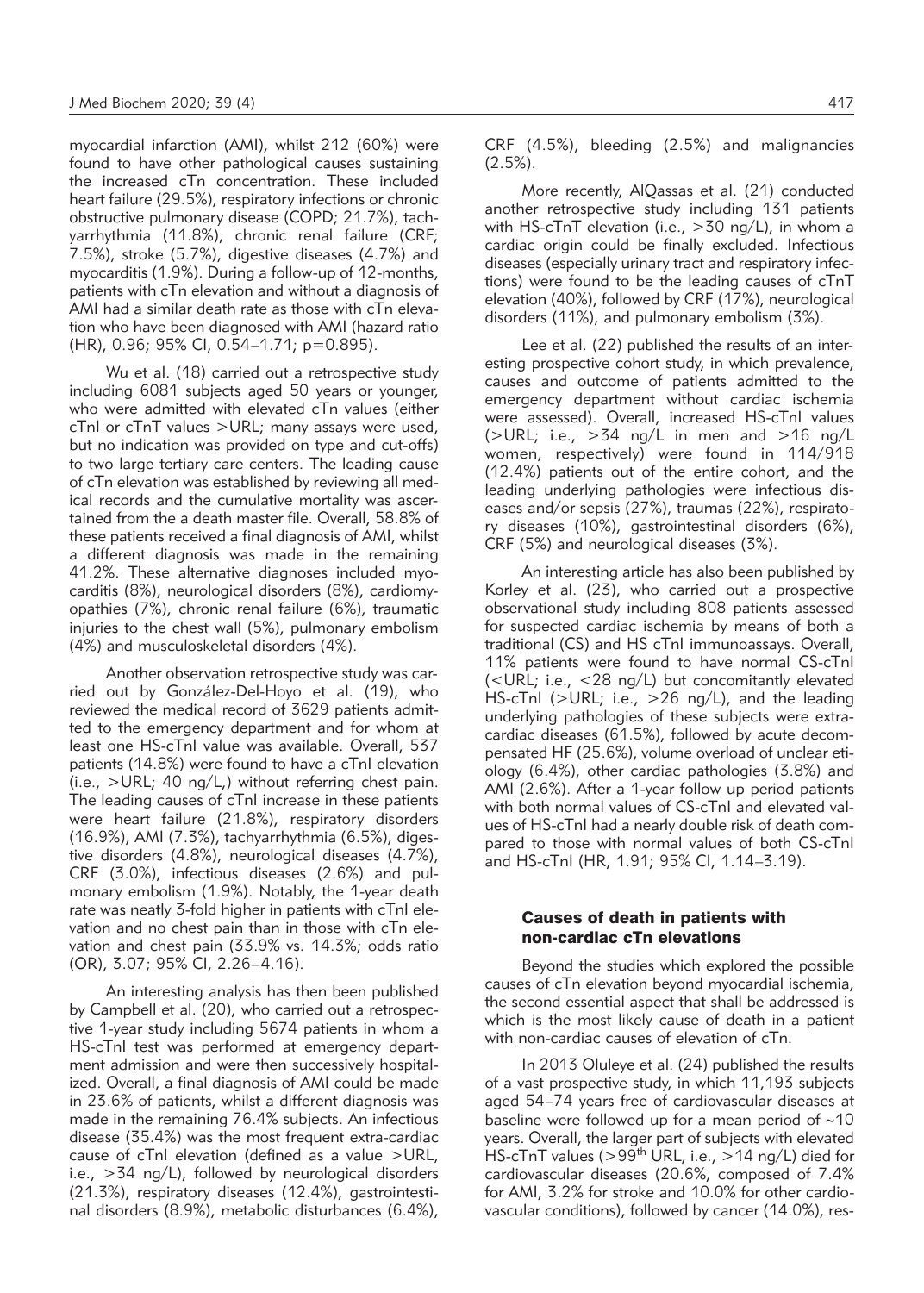piratory diseases (4.6%), whilst as many as 60.9% died for other causes which were not specifically described in the published report.

In another article, Dhesi et al. (25) reported the results of a retrospective cohort study including 245 patients hospitalized for extra-cardiac diseases and elevated cTnI values measured with a CS technique (i.e.,  $>150$   $\mu$ g/L, which corresponded to the local URL). Overall, 41.6% of these patients died after a follow-up of 1 year, only 10% of whom for cardiovascular causes. The leading causes of death were respiratory diseases (29.4%), infections (16.7%), neurological disorders (9.8%), cancer (2.0%), metabolic diseases (2.0%) and renal failure (1.0%).

In the retrospective study of Campbell et al. (26), which has been described in the previous section of this article, 5674 patients receiving a HS-cTnI test at emergency department admission were hospitalized and followed up for a 1-year period. Overall, a final diagnosis of AMI could be made in 23.6% of patients, whilst a different diagnosis was made in the remaining subjects. The cumulative mortality at 1 year was over 3-fold higher in patients with extra-cardiac pathologies than in those diagnosed with AMI (35% vs. 13%; OR, 3.59; 95% CI, 2.67–4.84). An infectious disease (35.4%) was the most frequent extra-cardiac cause of cTnI elevation (>URL, i.e., 34 ng/L), followed by neurological disorders (21.3%), respiratory diseases (12.4%), gastrointestinal disorders (8.9%), metabolic disturbances (6.4%), CRF (4.5%), bleeding (2.5%) and malignancies (2.5%).

In the prospective cohort study of Lee et al. (27), 102 patients with increased HS-cTnI values (>URL, i.e.,  $>34$  ng/L in men and  $>16$  ng/L in women, respectively) non clearly attributable to CAD, who died during a follow-up of 1 year after emergency departments admission, were investigated. The primary cause of death was sepsis (19.6%), followed by cancer (11.8%), respiratory diseases (6.9%), gastrointestinal disorders (5.9%), cardiac pathologies (4.9%), stroke (2.9%), other vascular diseases (2.9%) and renal failure (2.9%), whilst the reason of death remained almost unknown in 39.2% of all these patients.

More recently, Kaura et al. (28) carried out a large retrospective cohort study consisting of 257,948 consecutive patients who underwent cTn testing (with a vast array of cTnT and cTnI immunoassays) for any clinical reason, followed-up for a mean period of 3.3 years. A total number of 55,850 patients (21.7%) died during follow-up, and the death rate was 3.2-fold more likely in those with elevated baseline  $cTn$  values ( $>$  assay-specific upper limit of normal; ULN) than in those with cTn concentration <ULN (HR 3.2; 95% CI, 3.1–3.2). Extra-cardiac pathologies were prevailing as primary causes of death (65.2%), with the leading underlying conditions being pneumonia (11.2%), gastrointestinal disorders (7.3%), ischemic heart diseases (7.0%), non-respiratory infections/sepsis (6.6%), cancer (6.4%), stroke (5.7%), atrial fibrillation (4.6%), heart failure (4.2%), musculoskeletal disorders (3.8%), metabolic disorders (3.5%), renal failure (2.8%), neurological diseases (2.7%), cerebral hemorrhage (2.6%), COPD (2.4%) and pulmonary embolism (2.1%).

A very interesting study has then been recently published by Roos et al. (29). Briefly, the authors performed a prospective study including 19,460 chest pain patients with elevated HS-cTnT values (>URL, i.e.,  $>14$  ng/L), who were followed-up during a mean period of 4.0 years. Overall, 1577 patients (8.1%) died during follow-up, 552 of whom for cardiovascular disease (35.0%; composed of 15.2% for AMI, 17.4% for heart failure and 47.6% for other cardiovascular causes) and 65.0% for extra-cardiac pathologies. Among these second cohort of patients, the leading cause of death was cancer (30.8% of all deaths, prevalently composed of 7.2% lung cancer, 4.8% prostate cancer, 2.9% urogenital cancer, 2.7% colorectal cancer, 1.9% hepatic cancer, 1.1% pancreatic cancer, 1.1% breast cancer, 1.1% hematological cancer, 0.3% neurological malignancies). A subanalysis of the entire cohort then revealed that respiratory diseases were the second most frequent causes of mortality (15.7%), followed by neurological disorders (6.6%), digestive diseases (6.4%), infective pathologies (6.1%), psychiatric diseases (4.3%), urogenital disorders (3.5%) and endocrine disturbances (3.5%).

### **Discussion**

There is now almost incontrovertible evidence that at least one out of twenty subjects undergoing laboratory testing for whatever clinical reason will display a cTn value measured with HS immunoassays exceeding the method-specific URL, and this proportion is especially increased in the male sex, in the elderly, in those with impaired renal function and, especially, in inpatients bearing one or more comorbidities (30). In such patients limiting the significance of cTn elevation to risk assessment of future CVD only seems reductive, at least for two essential clinical reasons. First, knowing which are the most frequent extra-cardiac causes of cTn increases would guide the clinical reasoning and decision making to providing the best possible care to these patients, i.e., for managing underlying pathologies which may have gone overlooked until an abnormal cTn value has been identified. On the other hand, acknowledging in advance the most likely causes of death in patients with extra-cardiac cTn elevations would also help establishing the most appropriate measures to attenuate the risk of future cardiovascular and non-cardiovascular mortality.

Taken together, the current literature data suggests that cTn elevations may be equally common in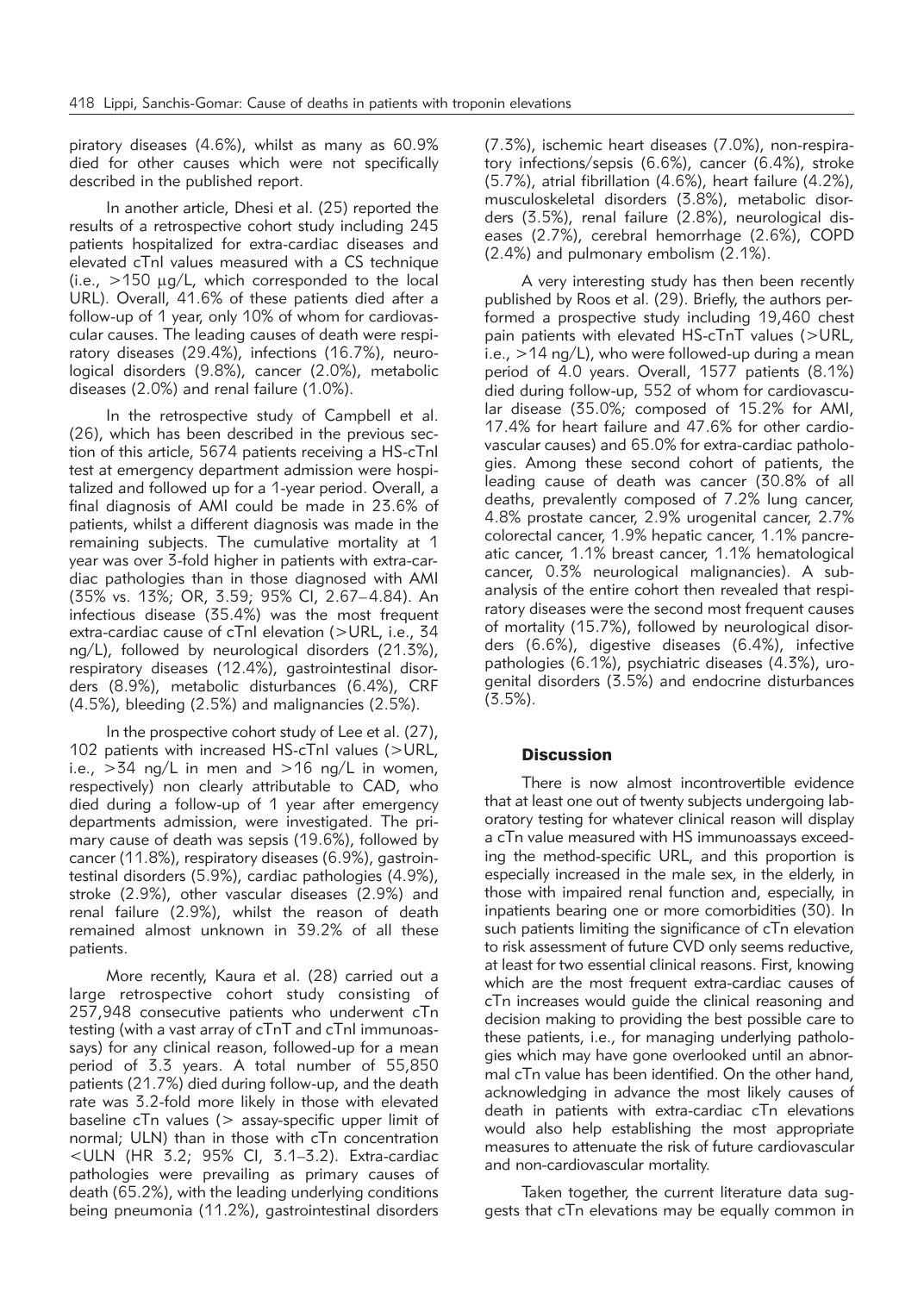Table I Most frequent causes of cTn elevations in the general population according to recent literature data.

Cardiac diseases

- Cardiac ischemia (e.g., stable coronary artery disease, acute coronary syndrome) Congestive heart failure (especially acute
- decompensated)
- Cardiomyopathies
- Cardiac arrhythmias (e.g., atrial fibrillation, tachyarrhythmia)
- Myocardial infections (i.e., myocarditis)
- Chemical injury (e.g., chemotherapy)
- Toxic injury (e.g., carbon monoxide poisoning)
- Traumatic injury (e.g., commotio cordis)

Extra-cardiac diseases

- Infectious diseases/sepsis
- Pulmonary disorders (pulmonary embolism, COPD)
- Renal failure
- Gastrointestinal diseases
- Neurological disorders
- Musculoskeletal diseases
- **Malignancy**

patients with cardiac and extra-cardiac diseases. Among the latter cohort of patients, the leading extracardiac diseases which may be responsible for either cTnI or cTnT elevations include infectious diseases/ sepsis, pulmonary disorders (e.g., pulmonary embolism, COPD), renal failure, malignancy, as well as gastrointestinal, neurological and musculoskeletal diseases (*Table I*). What also emerges rather clearly from the current literature data, is that the risk of dying for extra-cardiac diseases is higher (i.e., between two- to three-fold) in patients with extra-cardiac cTn elevations than in those with cardiac pathologies, and that the most frequent cause of death would then be infections/sepsis, followed by malignancy, respiratory disorders, AMI, gastrointestinal and neurological diseases, heart failure, stroke, cardiac arrhythmias, renal failure, psychiatric, metabolic, urogenital and musculoskeletal disorders (*Figure 1*). This epidemiologic scenario does not thoughtfully overlaps with the current information on the death rate in the adult general population provided by the World Health Association (WHO) 2016 data on disease burden and mortality estimates (31) (*Figure 2*). For example, the unexpectedly high bur-



Figure 1 Leading causes of death (mean percent value  $\pm$  standard deviation of literature data) in patients with extra-cardiac causes of cardiac troponin elevation.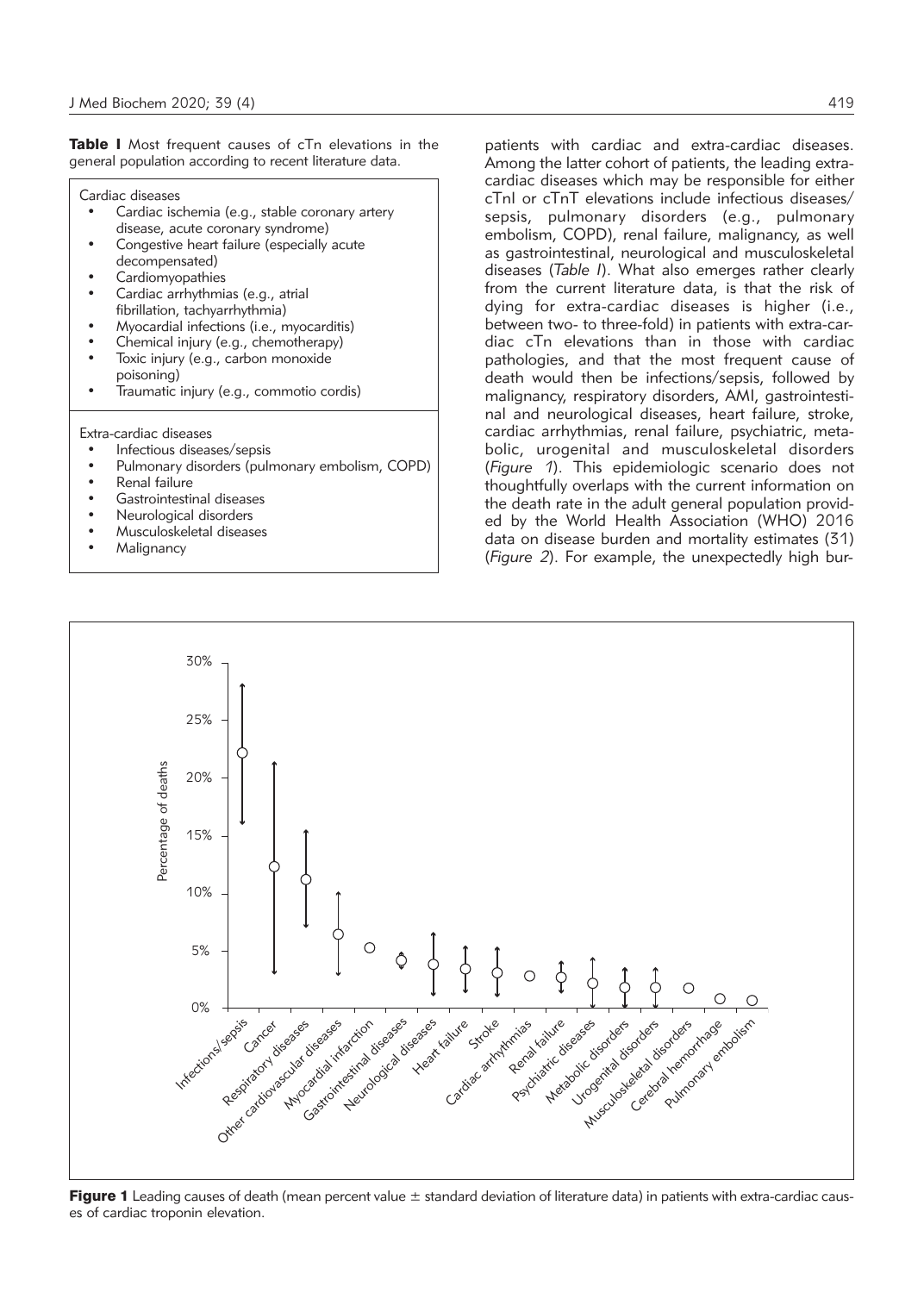

Figure 2 Leading causes of death (mean percent value) in patients with extra-cardiac causes of cardiac troponin elevation compared with those in the general adult population.

den of mortality for infective diseases in patients with extra-cardiac causes of cTn elevations compared with the current WHO mortality data, combined with the large number of patients in whom that same increase of cTn value is sustained by infections, would lead us to conclude that there is a considerable risk that the underlying pathology causing cardiac injury and cTn elevation would then become the cause of death in these patients. In keeping with this hypothesis, although ischemic heart diseases is still the leading cause of death worldwide according to recent WHO statistics, it only emerges as the fourth mortality reason in patients with extra-cardiac cTn elevation. Similarly, stroke is the third cause of worldwide deaths according to the WHO data, but appears to be only the seventh cause of death in patients with extra-cardiac causes of cTn elevation.

analysis of the current scientific literature is that cTn elevations may be equally common in patients with cardiac and extra-cardiac diseases, whilst extra-cardiac pathologies then become the leading causes of deaths in these patients. This important evidence shall lead the way to defining appropriate and effective strategies for managing patients with extra-cardiac cTn elevations, so that their risk of future death could be prevented or limited by establishing a more aggressive monitoring and management of the underlying pathologies.

In conclusion, what emerges clearly from our

#### Conflict of interest statement

The authors declare that they have no conflicts of interest in this work.

# **References**

- 1. Thygesen K, Alpert JS, Jaffe AS, Chaitman BR, Bax JJ, Morrow DA, et al. Fourth universal definition of myocardial infarction (2018). Eur Heart J 2019; 40: 237–69.
- 2. Lippi G, Plebani M. Understanding cardiac troponin biology: all other cardiac biomarkers shall rest in peace? J Lab Precis Med 2019; 4: 9.
- 3. Lippi G, Cervellin G. Is one cardiac troponin better than the other? J Lab Precis Med 2019; 4: 19.
- 4. Clerico A, Lippi G. The state-of-the-art of »high-sensitivity« immunoassay for measuring cardiac troponin I and T. J Lab Precis Med 2018; 3: 53.
- 5. van der Hagen EAE, Cobbaert CM, Meijer R, Thelen MHM. Fast 0/1-h algorithm for detection of NSTEMI: are current high-sensitivity cardiac troponin assays fit for purpose? An EQA-based evaluation. Clin Chem Lab Med 2019; 57: 1999–2007.